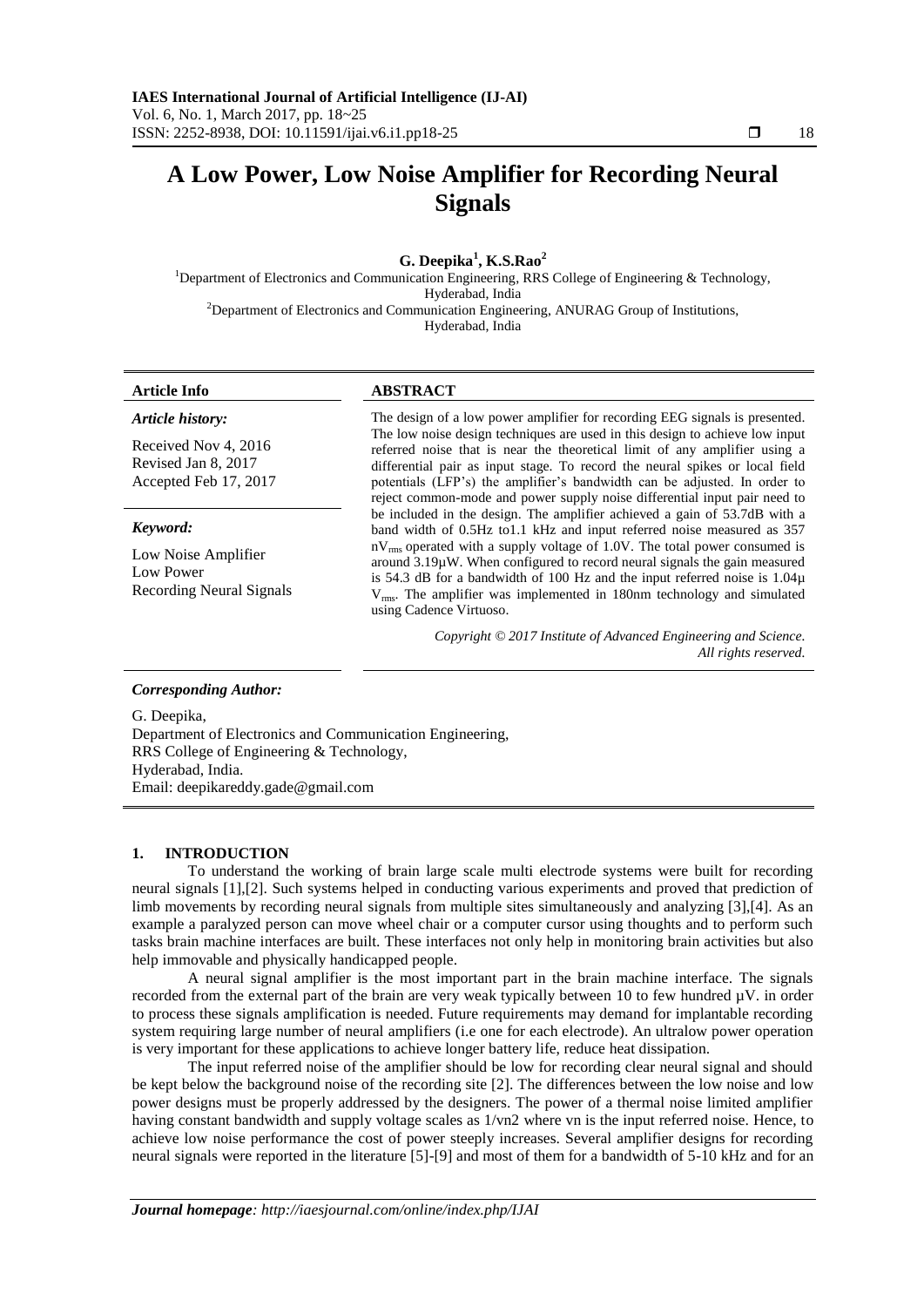input referred noise of about 5µV consumed power of around 100µW. The amplifier design described in [8] achieved  $2.2\mu$ V of input referred noise and consumed  $80\mu$ W of power and the band width obtained was 7.2 kHz.

The power consumption of a neural amplifier will become a limiting factor in a multi electrode array neural recording system if such amplifiers consuming power approximately 100µW per amplifier are to be used. In order to avoid this bottleneck a new micro power amplifier design is proposed. This design keeps the power of the amplifier low enough so as to reduce the total power consumption of the multi electrode recording system. Various neural amplifier design techniques are proposed in [8].

To reject large dc offsets present at electrode interface and enabling the amplifier to allow the signals of interest a MOS bipolar pseudo resistor having high resistance value [10] along with dc coupling capacitors on chip can be used. Several off chip components are not needed as high resistance components can be realized in a small area on chip. The design proposed in [8] is standard operational trans-conductance amplifier (OTA) having wide output swing. Capacitive feedback is employed and achieved a gain of nearly 40dB. Various design techniques are proposed to reduce the input referred noise by operating some devices in strong inversion to reduce their noise contributions. However the design obtains tradeoff between power– noise nearer to the theoretical limit, the OTA topology is not power efficient, because most of the current is wasted in current mirror circuits. In a single ended open loop amplifier a common source input stage with resistive load can achieve very low noise if the gain of this stage is greater than 5 for fixed power and bandwidth. However differential pairs are used in neural amplifiers for high rejection of common mode and power supply noise sources.

A conventional differential pair is used in the design for rejection of common mode and power supply noise. This design employs a low power low noise OTA configuration to achieve efficient power noise tradeoff making use of supply current. This amplifier can be configured for recording neural spikes or local field potentials by changing bandwidth through bias current.

#### **2. OTA DESIGN**

The schematic of a standard folded cascoded OTA is given in Figure 1. The transistors  $M_3$  and  $M_4$ form current sources and their large channel currents contribute to a significant amount of noise. In this design the standard folded cascode OTA given in Figure 1 is modified by adding transistors  $M_5$  and  $M_6$ acting as source degenerated current sources to transistors  $M_3$  and  $M_4$ . The modified OTA circuit schematic is given in Figure 2.



Figure 1. Schematic of Folded Cascode OTA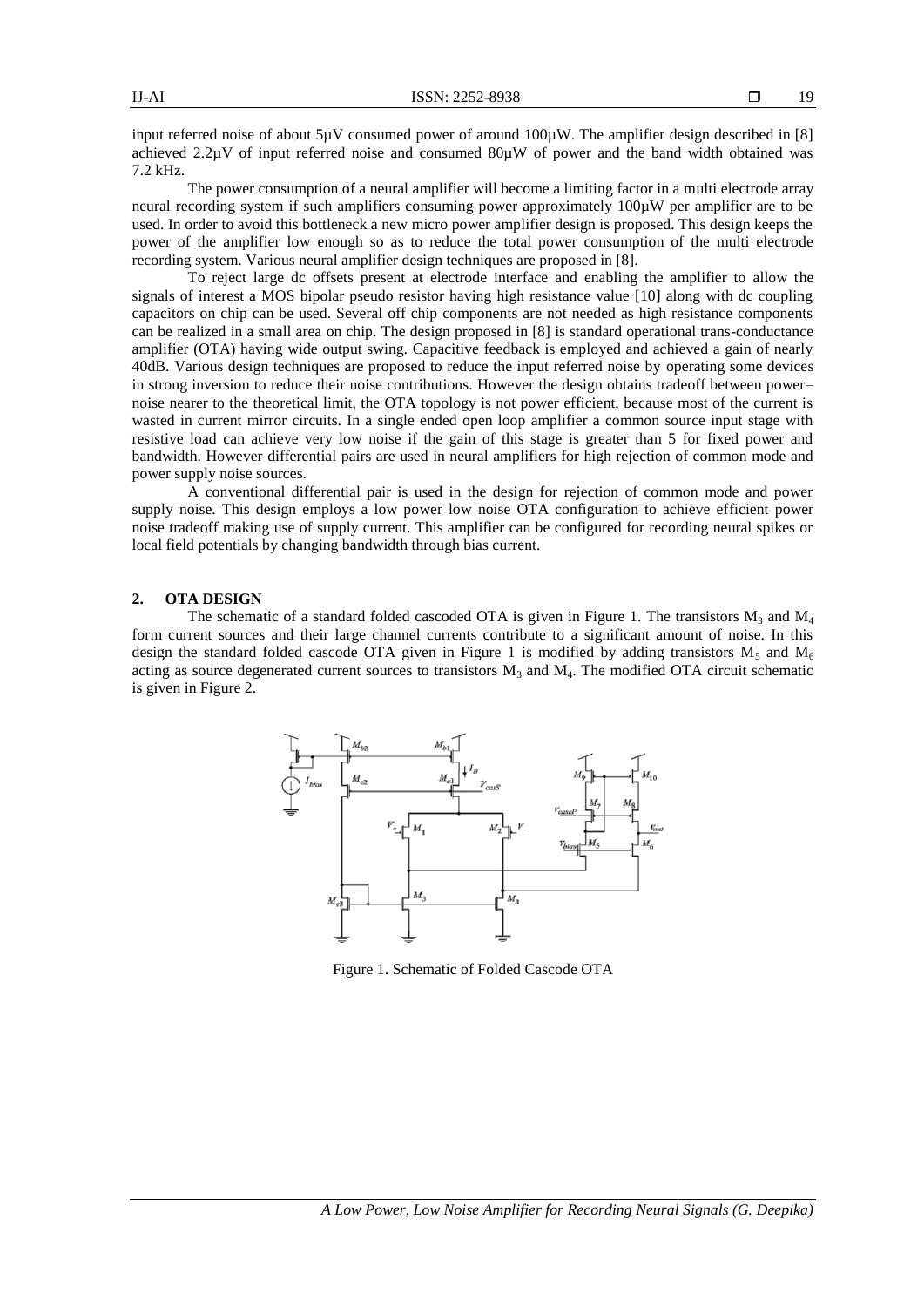

Figure 2. Modified Low Noise OTA Design

The noise produced in the source degenerated current sources are mainly because of resistors and by properly choosing the resistance, the noise levels can be reduced to a level much smaller than the noise levels produced from MOS transistors operating with same current. In the source degenerated current sources the resistors contribute to thermal noise, while the nMOS current sources produce large 1/f noise unless they have large area. Hence in this design the input differential pair is made of PMOS transistors with large area since the 1/f noise is much smaller than the differential pair with NMOS transistors of same size.

For a given total current the trans- conductance of the OTA must be made maximum in order to achieve low input referred noise. The trans- conductance of one of the transistor in the differential pair i.e,  $g<sub>m1</sub>$  will be the maximum achievable trans-conductance of the standard folded cascade OTA. The transistor's  $g_m$  will be maximized for a given current if the transistors  $M_1$  and  $M_2$  are operated in sub threshold region. Hence both the transistors must have large W/L ratios. This requires the lengths of both the transistors need to be small and to ensure the amplifier's input capacitance is not too large their widths should stay relatively small.

The input differential pair transistors are cascoded with  $M_3$  and  $M_4$  to increase their output impedances and also to ensure that the sources of  $M_7$  and  $M_8$  receives all the current caused by the differential input. The source degenerated current sources are designed to have large output impedances by  $M_5$  and  $M_6$ . To make the trans-conductance of the OTA G<sub>m</sub> nearly equal to the trans-conductance of one transistor  $g_m$ , the source degenerated current sources and the cascoded input differential pair output impedances must be larger than the impedance looking into the sources of  $M_7$  and  $M_8$ .

#### **3. LOW-POWER LOW-NOISE OTA DESIGN FOR GAIN STAGE**

The OTA shown in Figure 2 is biased in such a way that only a fraction of the current in the input differential pair  $M_1$  and  $M_2$  will flow through the transistors in the folded branch  $M_7$ - $M_{12}$ . In this design the current in the folded branch  $M_7-M_{12}$  are scaled to around  $1/14^{th}$  of that of the current in  $M_1$  and  $M_2$ . This low current in  $M_7 - M_{12}$  makes the noise contribution negligible than that contributed by  $M_1$  and  $M_2$ . The bias currents of  $M_5$  and  $M_6$  are set by using a bias circuit formed by  $M_{b2}$ ,  $M_{c2}$  and  $M_{c3}$  to achieve this current scaling. To ensure accurate current scaling the output impedances of the current sources are improved by cascoding. The effect of threshold voltage variations are reduced by operating them in strong inversion region.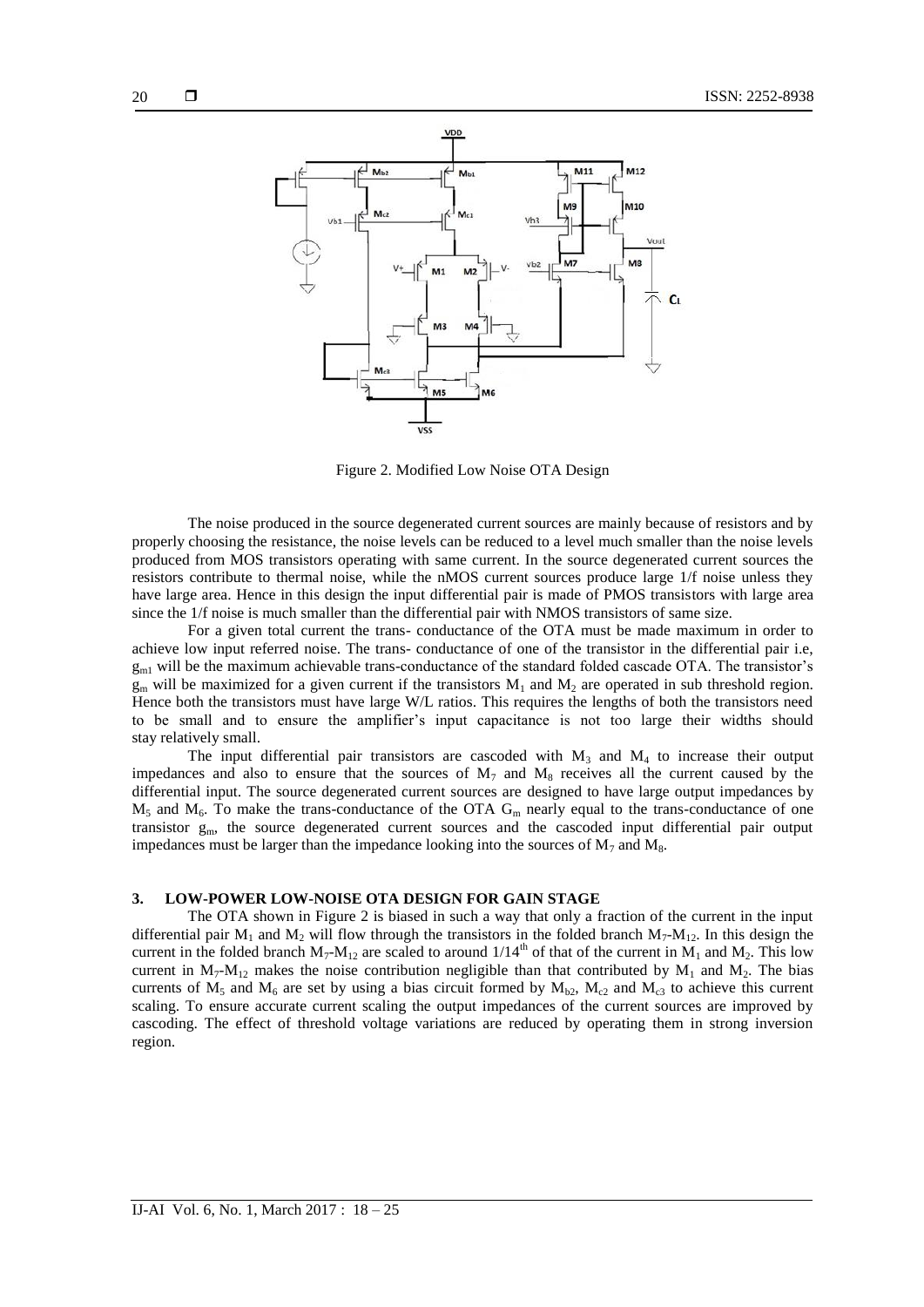

Figure 3. Current Scaling in OTA

The currents in  $M_5$  and  $M_6$  are set by source degenerated current mirrors formed by  $M_{c3}$ ,  $M_5$ ,  $M_6$  in such a way that the currents in  $M_7$  and  $M_8$  (the difference between the currents in  $M_3$  and  $M_5$  and between  $M_4$ and  $M_6$ ) are very small than the currents in the differential pair  $M_1 - M_2$ .

The transistors  $M_{b1}$  and  $M_{b2}$  current scaling ratio is set to 14:1 to save power in the bias circuit as shown in Figure 3. The currents in  $M_5$  and  $M_6$  are set to  $7I_B/14$  which sets the current in the folded branch transistor to be  $I_B$  /14 that equals to  $1/14<sup>th</sup>$  of the current in differential pair. The gate voltage of the entire source degenerated unit transistors is same and are identical.

For a given current level the trans-conductance  $G_m$  of the OTA needs to be maximum to have low input referred noise. For the OTA shown in Figure 1 the current in M5 and M6 is comparable to that in M1 and M2. The impedance looking into the drains of M1–M4 is higher than the impedance looking into the source of M5 and M6. Hence the overall trans-conductance  $G_m$  of the folded cascode OTA nearly equals to  $g_{ml}$  the  $g_m$  of M1. The impedance looking into the sources of M5 and M6 is made to be a significant portion of the impedance looking into the drains of M1-M4, by lowering the current in M5-M10 equal to a small fraction of current in M1 and M2. Hence the incremental currents will not go through the sources of M5 and M6. This makes the  $G_m$  less than  $g_{m1}$ .

The current sources formed by M3 and M4 in the standard OTA shown in Figure 1 generates significant amount of noise because of their large channel currents. In this design the source degenerated current sources are formed by M5 and M6.

The nMOS current sources are made with large area they produce large 1/f noise. In this neural amplifier the 1/f noise is from the differential pair and hence in this design to achieve low 1/f noise the differential pair is made with large area PMOS transistors.

#### *Device Sizing for Maximizing*

By maximizing the trans conductance of the OTA for a given current, low input referred noise can be achieved. In a standard folded cascoded OTA the maximum trans conductance is equal to that of the trans conductance of one of the transistor in the input differential pair. Hence the transistors M1 and M2 are operated in sub threshold region where  $g_m$  is maximum for a given current. The aspect ratio of M1 and M2 need to be large and this requires lengths of M1 and M2 need to be small so as to keep their widths relatively small and the input capacitance of the OTA is not large.

The input differential pair transistors are cascoded with M3 and M4 to increase their output impedances and also to ensure the incremental current goes through the sources of M7 and M8. The transistor- resistor combinations of M5 and M6 forms the source degenerated current sources are designed to have large output impedances. To keep  $G_m$  near to  $g_{m1}$ , the impedance looking into the sources of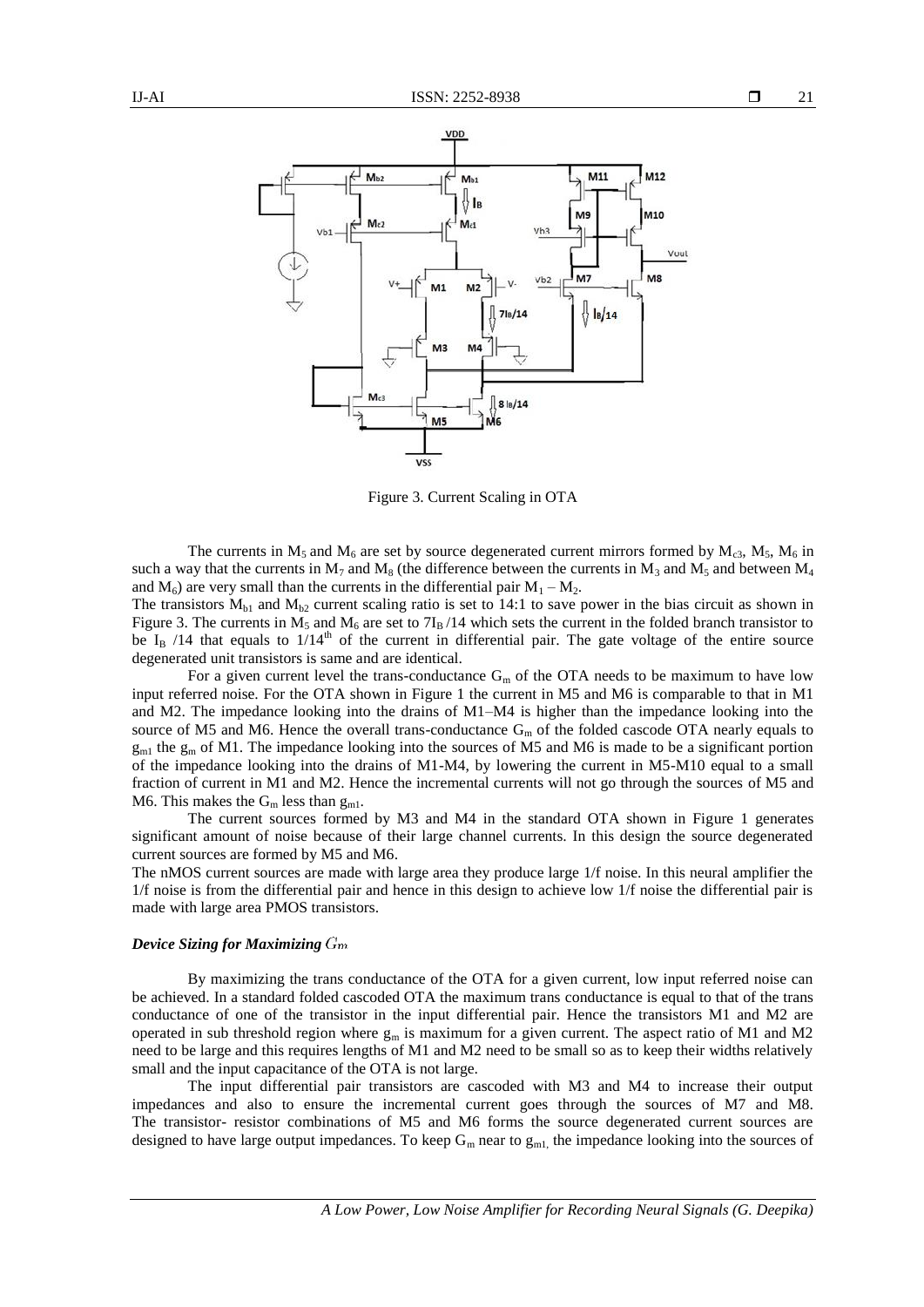M7 and M8 must be much smaller than the impedances of the cascoded differential pair and the source degenerated current source.

Table 1. Operating Points for Transistors in the OTA with  $I<sub>D</sub> = 3.19\mu$  a Devices and Current Scaling Ratio

|                 | Devices                                       | <b>Current Division Ratio's</b> |                      |  |
|-----------------|-----------------------------------------------|---------------------------------|----------------------|--|
| $M_{h1}:M_{h2}$ |                                               | $7:1(2I_R/14)$                  |                      |  |
|                 | $M_1:M_2, M_3:M_4$                            |                                 | 7I <sub>B</sub> /14  |  |
|                 | $M_5$ : $M_6$                                 |                                 | $8I_B/14$            |  |
|                 | $M_7: M_8$ , $M_9: M_{10}$ , $M_{11}: M_{12}$ |                                 | $I_B/14$             |  |
| Device s        | $W(\text{um})/L(\text{nm})$                   | $I_{\rm D}$                     | Operating region     |  |
| M1.2            | 7/180                                         | 1.26 <sub>u</sub> A             | Sub-threshold region |  |
| M3.4            | 45/180                                        | 1.26 <sub>u</sub> A             | Sub-threshold region |  |
| M5.6            | 8/180                                         | 1.44uA                          | Sub-threshold region |  |
| M7.8            | 2/180                                         | 180nA                           | Sub-threshold region |  |
| M9.10           | 2/180                                         | 180nA                           | Sub-threshold region |  |

M11,12 2/180 2/180 180nA Sub-threshold region

#### **4. MEASUREMENT RESULTS**

The amplifier schematic given in Figure 4 is similar to that given in [8]. The MOS bipolar pseudo resistor component formed by  $M_a$  -  $M_b$  and the capacitance C decides the low frequency high pass cutoff of the gain stage. The amplifier mid band gain so obtained is around 54 dB. The amplifier can record either LFP (Local Field Potentials) having frequencies 1-100 Hz or neural spikes of frequencies 100 Hz-1 KHz.



Figure 4. Neural Amplifier Schematic

For recording LFP whose band width is low, the bias current in the gain stage can be reduced to lower the power and the cutoff frequency of the high pass must be kept as low as possible. To create high pass filter a weak inversion MOS transistor is placed in parallel with C with few hundred Hz as cutoff frequency [7]. The input transistors noise currents at gates are low pass filtered by C and MOS bipolar pseudo resistor and introduces low frequency noise that rolls off as  $1/f^2$ . This noise also gets amplified which degrades the detectable signal. The impedance of MOS bipolar pseudo resistor is higher than a weak inversion MOS transistor hence the filter pole created by the Pseudo resistor element will be at a very low frequency [7]. The noise current introduced with this element and the shot noise due to leakage current at the gates are filtered before the pass band and will not appear in the frequency band of interest.

The amplifier was implemented in 180nm CMOS process and is simulated using Cadence Virtuoso. All the capacitors were implemented poly-poly capacitors. The amplifier is designed to give a gain of 50dB and operate at a supply voltage of  $\pm$  1V. The total current consumed is 3.19 $\mu$ A. The -3dB cutoff frequencies are adjusted as 0.5Hz and 1.1 kHz. The plot of the measured gain and phase response is given in Figure 5 & 6 below.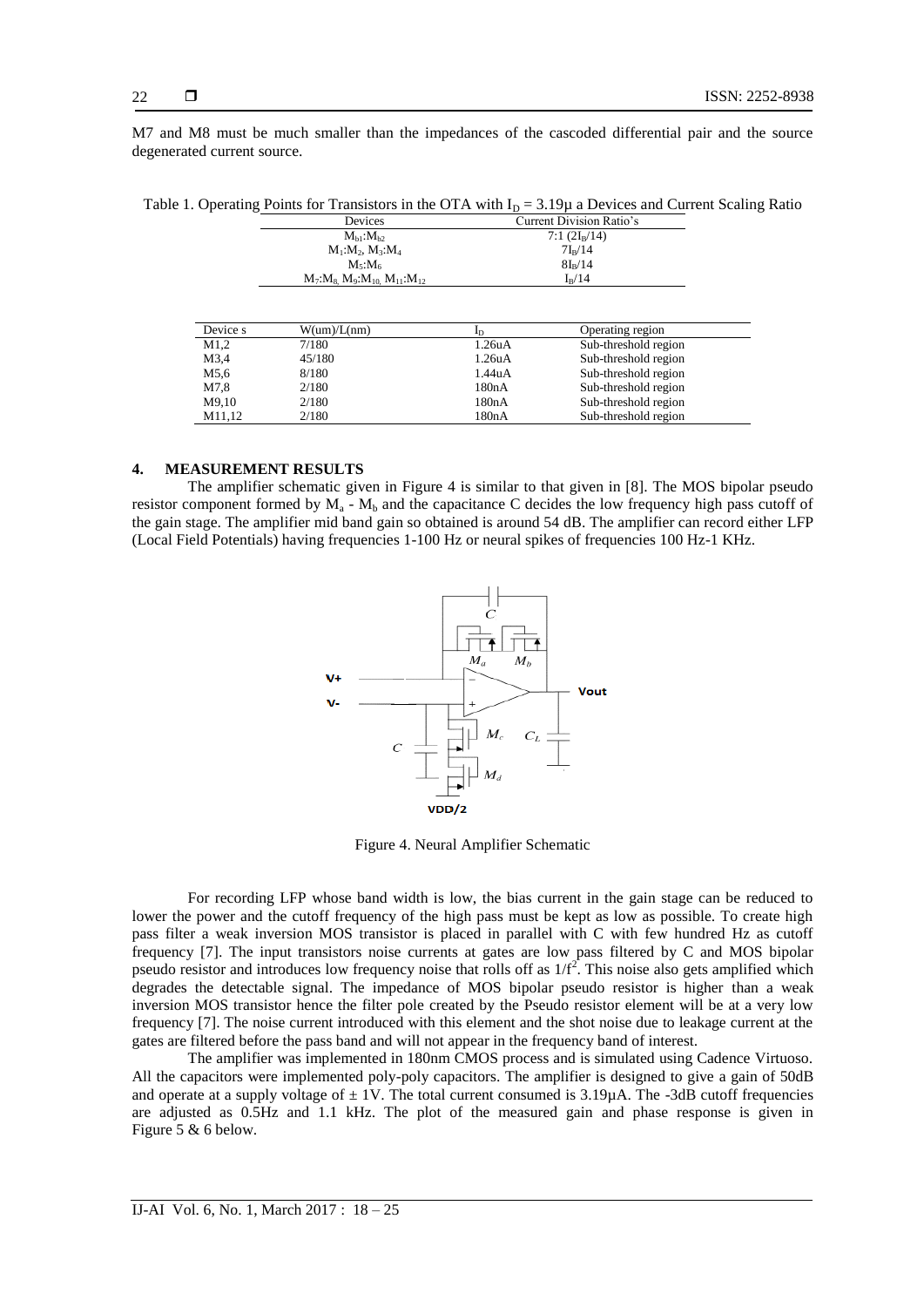

Figure 5. Gain Plot of OTA

The measured parameters are given below in Table 2



Figure 6. Phase Response of OTA for BW of 1 kHz.

In some of the brain machine interfaces Local field potentials are often recorded instead of action potentials. The performance characteristics of this amplifier are measured by configuring with lower bandwidth. The energy of LFP lies in the frequency range of 1-100Hz, the 3dB low pass and high pass cutoff frequencies are lowered by reducing the supply current of the OTA. The OTA is adjusted to have a band width of 0.5 Hz to 100Hz for LFP recording. The Magnitude of gain and phase response measured is given in Figure 7.

23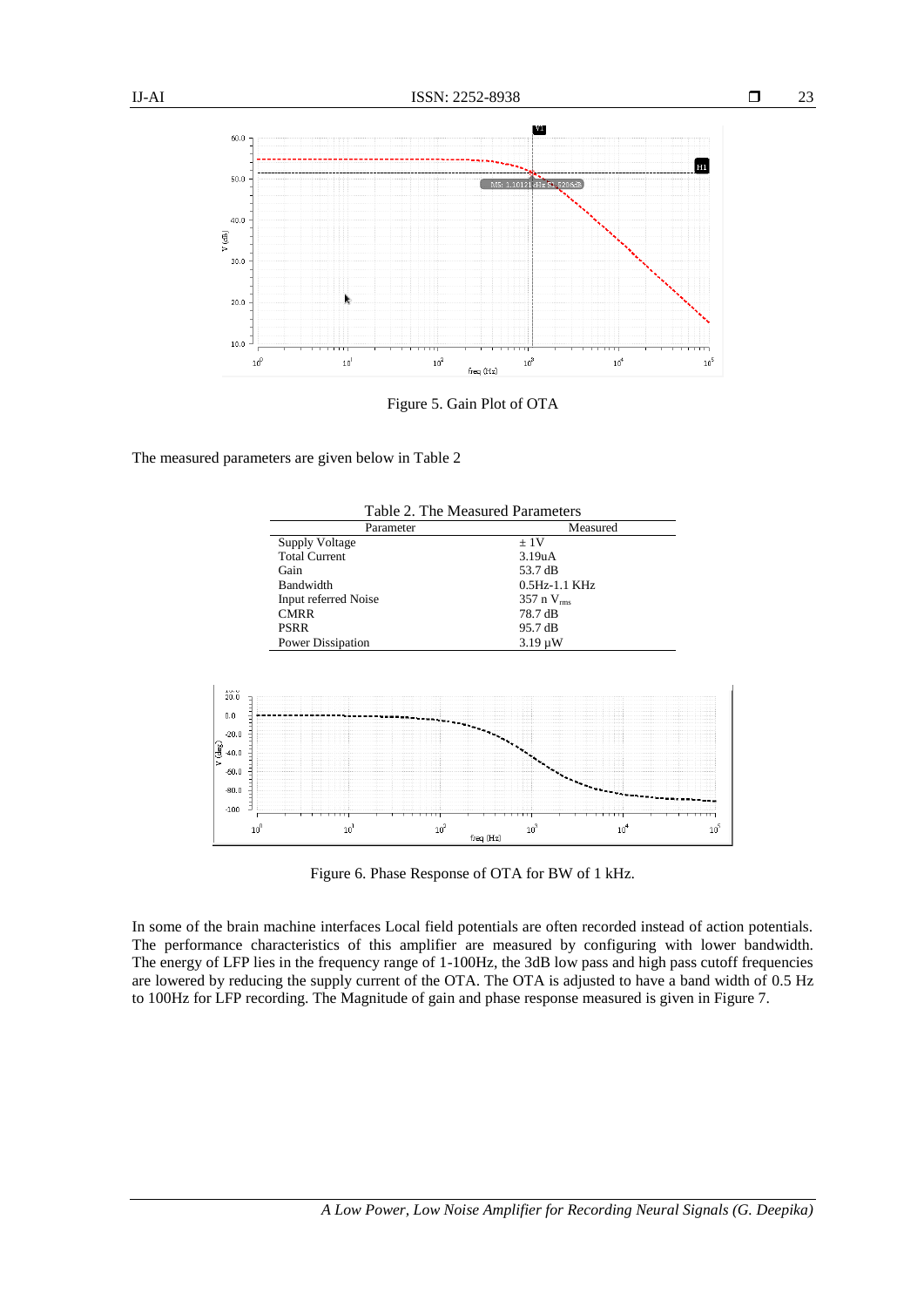

Figure 7. Magnitude and Phase Response of OTA for BW of 0.5-100 Hz.

The Measured Parameters of the OTA for the bandwidth of 0.5-100Hz are given in below in Table 3.

| <b>PARAMETER</b>     | <b>MEASURED</b>          |  |
|----------------------|--------------------------|--|
| Supply Voltage       | 1 V                      |  |
| <b>Total Current</b> | 3.19 <sub>u</sub> A      |  |
| Gain                 | 54.3 dB                  |  |
| <b>Bandwidth</b>     | $0.5Hz-100Hz$            |  |
| Input referred Noise | $1.04u$ V <sub>rms</sub> |  |
| <b>CMRR</b>          | 79.3dB                   |  |
| <b>PSRR</b>          | 96.3dB                   |  |
| Power Dissipation    | 3.19uW                   |  |

Table 3. Measured Parameters of the OTA for the bandwidth of 0.5-100

### **5. CONCLUSIONS**

A low noise low micro power amplifier to record neural signals is presented. To keep the input referred noise of the amplifier near to the theoretical limit of the input differential pair low noise design techniques were employed. As per the measurements it appears that the amplifier had lowest power and energy efficient. Either action potentials or Local field potentials can be recorded by suitably configuring the amplifier's band width. This can be used in many almost all the systems used for recording and processing brain signals.

#### **ACKNOWLEDGEMENTS**

The authors are highly thankful to the Chairman of Anurag Group of Institutions Dr.P.Rajeshwar Reddy for his constant encouragement and also providing all the necessary resources to carryout this work. They are also thankful to Dr. K.S.R.Krishna Prasad, Professor, NIT, Warangal for his valuable suggestions during this work.

#### **REFERENCES**

- [1] J Mavoori, A Jackson, C Diorio, E Fez. An autonomous implantable computer for neural recording and simulation in nurestrained primates. *J. Neurosci. Meth.* 2005; 148: 71–77.
- [2] K Guillory, RA Normann, A 100-channel system for real time detection and storage of extracellular spike waveforms. *J. Neurosci. Meth*. 1999; 91: 21–29.
- [3] J Wessberg, C Stambaugh, J Kralik, P Beck, M Laubach, J Chapin, J Kim, S Biggs, M Srinivasan, M Nicolelis. Real-time prediction of hand trajectory by ensembles of cortical neurons in primates. *Nature*, 2000; 408: 361–365.
- [4] J Chapin, K Moxon, R Markowitz, M Nicolelis. Real-time control of a robot arm using simultaneously recorded neurons in the motor cortex. *Nature Neurosci.* 1999; 664–670.
- [5] RH Olsson, III, DL Buhl, AM Sirota, G Buzsaki, KD Wise. Band-tunable and multiplexed integrated circuits for simulta-neous recording and stimulation with microelectrode arrays. *IEEE Trans. Biomed. Eng.*, 2005; 52(7): 1303– 1311.